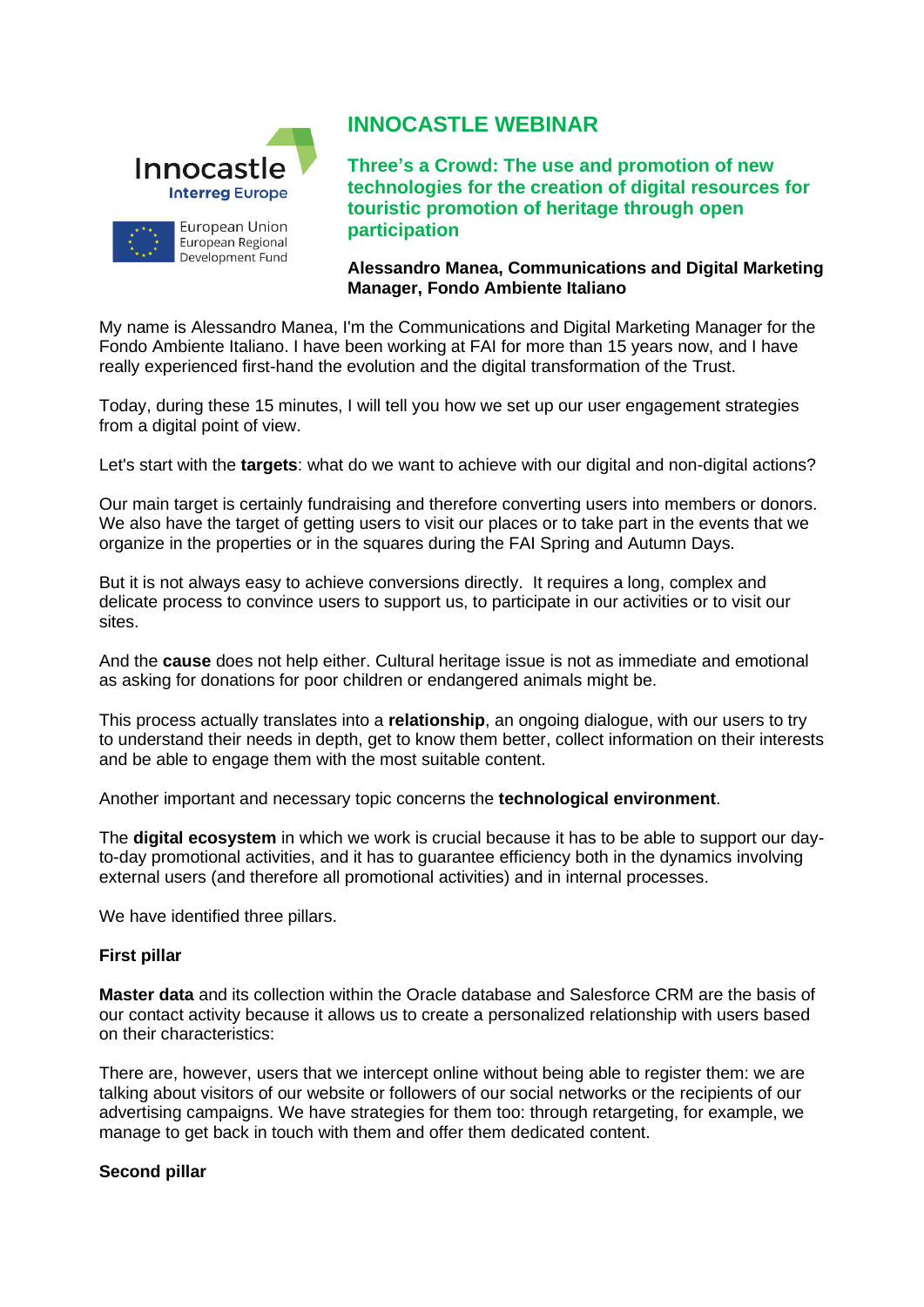**KPIs**. Data is essential today in any business and even more when it comes to digital actions. Data must be collected and made available and usable in a simple way by everyone.

We must get used to making strategic choices based on data analysis, guided by monitorable KPIs. Here there are cultural barriers to overcome, even at management level.

## **Third pillar**

The concept of **integration** in very important. Working in a layered environment that grows year after year, it is very important that every piece of this digital ecosystem is connected.

And here we enter a tricky area. In a large organization there are projects that can arise in certain areas of independence and autonomy, disconnected from other systems and in some ways dangerous in terms of efficiency.

It is important to keep these considerations in mind when preparing requirements documents even before the project brief.

The key word here is **sharing**. The relevant departments (in our specific case IT, Web and Digital Marketing) must be involved from the beginning so that the projects can be steered in the right direction.

In this sense, we have worked and are working to equip the Foundation with integrated digital and technological tools, capable of promoting economic growth through the recruitment and retention of members and visitors.

At this point I would like to present our **digital ecosystem.** A very simple outline, just to give an idea of the complexity.

The heart of our structure, which is technological rather than digital, is the Oracle database that collects all the information about users, FAI places and the events that we organize in these places.

All the other elements are connected, directly or indirectly, to the central database, and this allows us to establish a **customized** relationship - and I stress the word customized - with the users, who are obviously the main asset of our activity.

How do we get in touch with our audience? There are many **touchpoints**.

The main showcase is the **website**.

The website gathers all the Foundation's information and produces daily content to update and engage the target audience.

I have used the term 'showcase', but improperly... in fact the website is a living, dynamic entity, a real marketing tool that allows us to tailor the publication of content to the type of audience we want to interact with.

Through an integration layer, the site communicates in real time with the database.

Some numbers related to the website: around 6 million unique users a year (and growing), tens of thousands of memberships and hundreds of thousands of tickets purchased online.

Clearly there are many other important points of contact.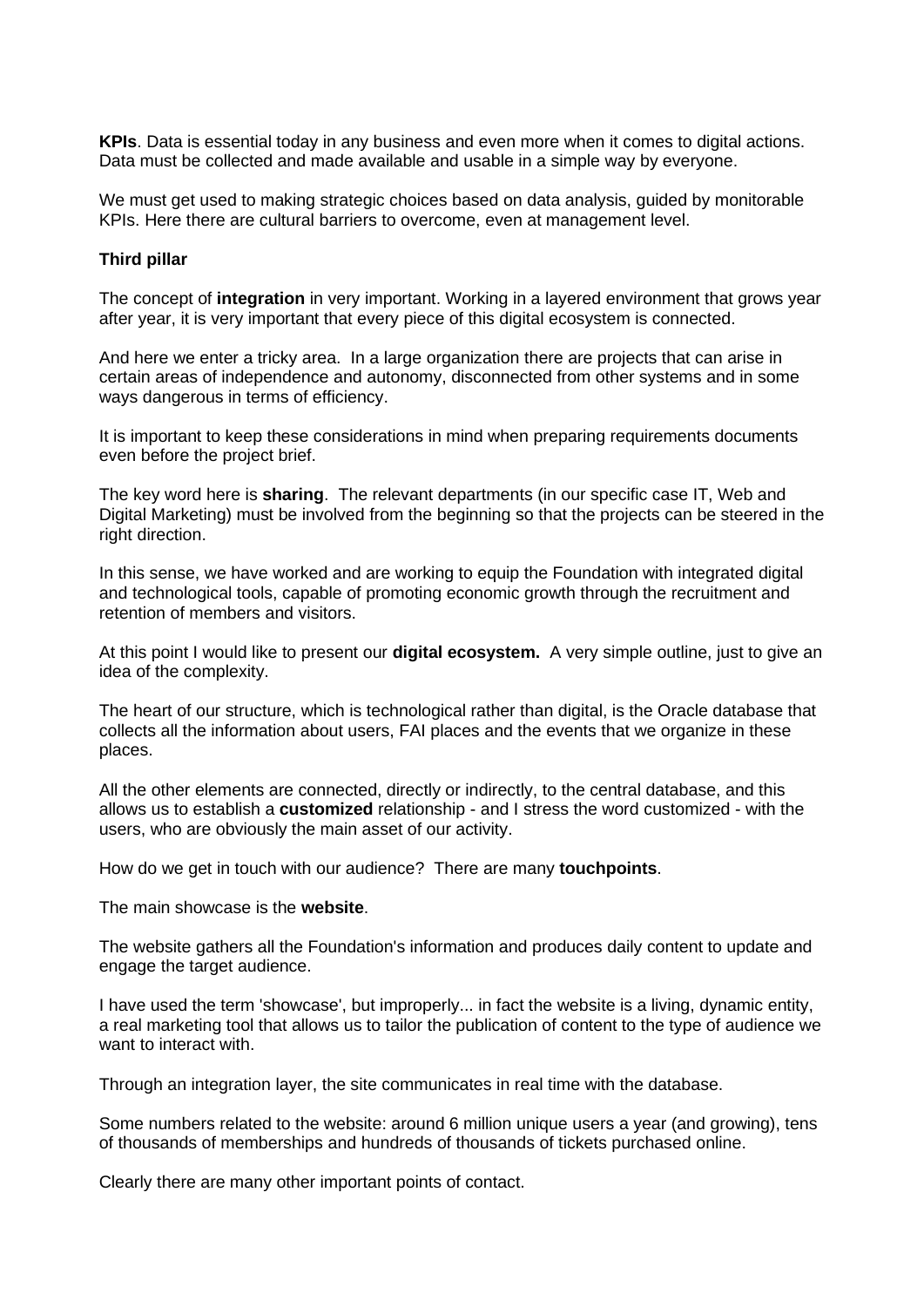We have **social network profiles** on Facebook, Instagram, Twitter, LinkedIn and Youtube. We have around one million followers and the editorial planning is very tight with dozens of daily posts.

In addition to the central profiles, we also have social pages for each of our properties (over 50), always coordinated by the headquarters but also for each delegation of volunteers (around 200).

Then there is **advertising**, which is very important in our strategy.

In recent years, we have significantly increased our investment in advertising channels, starting with social media (Facebook and Instagram), then display (Adroll and Google Display) and finally search engine marketing activities on Google AdWords.

Very important is the Google Grants program: for 6 years now we have been able to access a monthly budget to spend on search marketing activities. There are a lot of constraints and limitations compared to the traditional paid Google AdWords but the impact on our campaigns is very high.

By now, every campaign we run has a dedicated adv section.

Depending on the target of the campaign, we decide the right channel and the right audience.

Another important element in our digital engagement strategy is **CRM** (we currently manage around one million customer records).

Customer Relationship Management is the platform that allows us to send the right message, at the right time, to the right user. A message that should be as personalized as possible! These messages are mainly delivered by email and SMS.

The CRM platform, Salesforce, is synchronized in real time with the central database with a dedicated layer, a system integrator.

In practice, we send out communications every day, selecting and profiling our target audience avoiding too much contact pressure and intrusion. The planning concept is decisive.

We don't just have massive campaigns, a large part of our activity is now automated. We therefore introduce the concept of **Marketing Automation** which will guide the evolution of our CRM over the next three years.

We also have other contact points to be developed, such as **virtual assistants** and **integrated ticketing**.

Today our customer care tools are still very traditional: email and telephone. We want to open up to the new world of chatbots and Whatsapp and find new channels of dialogue to provide an even better service to users.

On the ticketing side we already have an active online section but we are working to complete an integrated platform between online and onsite ticketing.

The integration of this information with database and CRM will obviously open up very interesting new user relationship scenarios. Ticket purchasers and therefore visitors to our properties are in fact the "hottest" target group with we can get in touch.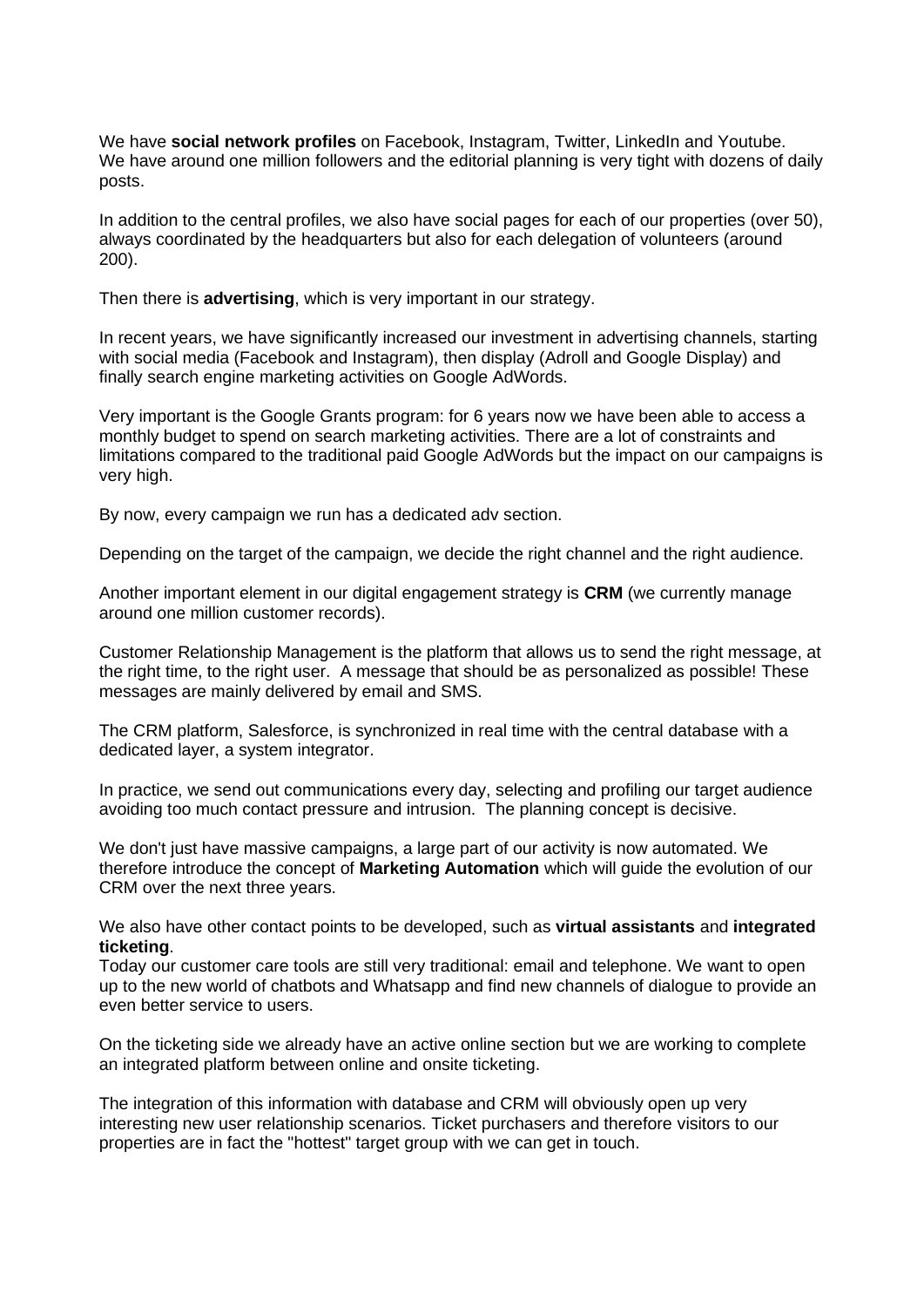This synergy between the digital world and the physical world, the so-called **phygital**, is certainly one of the opportunities of present and future.

In this direction goes the development of a series of tools to facilitate the recording of visitor data through digital **devices**. With RiDi and Portal we are able to record the data of a visitor or the subscription of a card (including payment) using a smartphone.

Here, too, important scenarios are opening up: the acquisition of this data and the possibility of using them within digital strategies expand the chances of success of our actions in a multichannel or even better omni-channel perspective.

Finally, we will also integrate the accounting, budgeting, purchasing and planning system (ERP).

And last but not least, the data in the database will also be used to feed the **business intelligence** platform, which is currently being designed and which we hope will help us to make the expected quantum leap, particularly in terms of the data-driven approach.

To get to this ecosystem, we had to follow a very long and challenging **digital transformation path**. We are not a startup. I like to say that we followed our own pace.

Some of these milestones have been really hard and difficult to achieve. Some of the choices turned out to be wrong and we had to change them on the spot.

In fact, we can identify 2018 as a very important turning point. With the launch of the 18-21 operational plan, we equipped the Foundation with modern and effective tools such as the CRM and an advanced website.

We are now in the consolidation phase and have the opportunity to move towards a more conscious maturity and development.

The new operational plan, 21-23, will in fact lead us to develop new areas, as yet unexplored (such as business intelligence, integrated ticketing and virtual assistants), and to strengthen those already active (especially in terms of personalization and marketing automation).

I will close by presenting a concrete **case history** which in some ways contains everything I have said before: the promotion of the census of **I Luoghi del Cuore**.

Every two years we promote this census and ask Italians to vote for their favourite place. The campaign lasts about seven months, from May to December, and is conducted through various channels, not only digital. Many of the votes are in fact collected physically as paper votes, through stands organized by volunteers and local committees.

But over the years the weight of votes collected online on the website has grown more and more.

How is the communication plan?

The launch of the census took place with a national press conference and the opening of a dedicated section on the FAI website, a section in which, by free registration, users could search for their place and vote for it (if it wasn't there, of course, they could add the place).

In addition to voting, we also give users the opportunity to upload information about the place: geographical location, photo, description... The Luoghi del Cuore database is therefore created directly by **users** and moderated by the head office.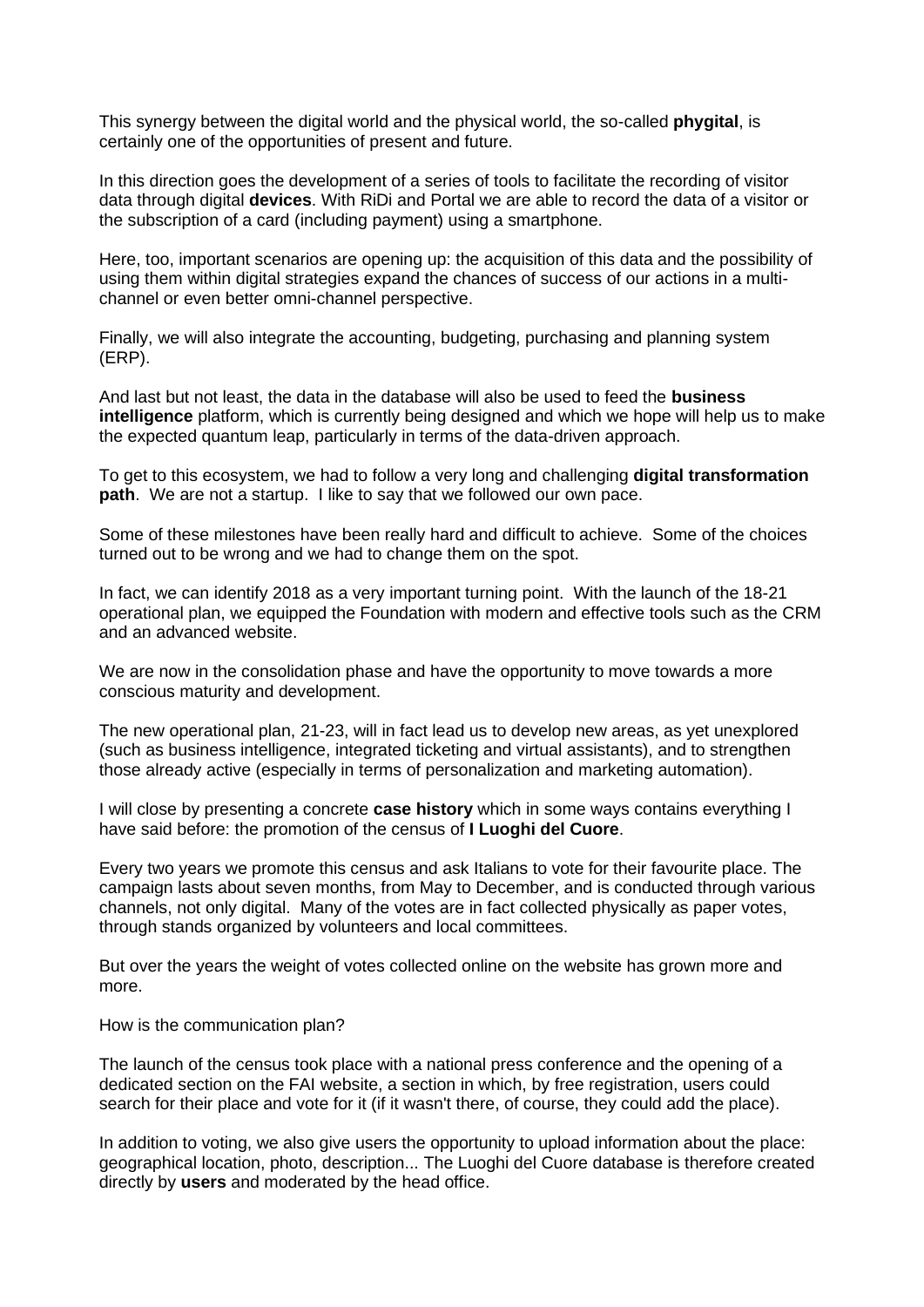In 20 years of census we have archived around 50,000 places.

The site offers a showcase of all these places, with a search engine and a map, and above all displays the ranking in real time and provides a whole series of engaging content (such as "Netflix"-style strips, as we call them, which present in rotation the most voted castles, the most voted villages, the most voted churches...) that can be filtered at any time by geographical criteria.

The concept of **proximity** is very important: the key to success in a campaign like this lies in being able to engage users in the places closest to them.

The campaign began, press releases were broadcast on television and in the main newspapers, and obviously the digital mobilization also began: a dedicated website with news, a social editorial plan, advertising campaigns and a newsletter plan.

Maintaining constant coverage over 7 months is impossible.

We therefore organize ourselves around communication peaks: the launch in May, the communication of interim results in July, the resumption in September and the last-minute in November.

These intervals are covered by advertising investments and newsletters.

The advertising strategy consists of several steps (all geolocalised): we work on the typical digital marketing funnel of awareness, consideration and conversion.

For the **awareness** part, we mainly use emotional videos and engage the upper part of the funnel, so we focus on prospects. The action required is to find out more information on the website.

On the **consideration** side we use banners or social posts in which we give more information and invite users to vote. The target audience in this case is retargeting of users who already know us.

Finally, we come to the **conversion** phase: here we work on retargeting lists or specific users already present in our database (for example voting users) and we propose very targeted ads to convert them in terms of votes and secondly also memberships.

Communication peaks coincide with **television** exposure. Television is still the strongest and most important media for any campaign, and with adequate synergy it is also decisive in strengthening digital strategies.

When a campaign is shown on television, we immediately register **traffic** peaks on the website. And here we must be ready first of all on the systems side: the site must be able to withstand sudden increases in traffic.

Then we have to organize the appropriate **search** campaigns on Google because it is a typical user habit to switch from TV to search engines.

On the other hand, there are channels on which promotion is **continuous** throughout the seven months of the campaign: for example, social media, ads on the Google Grants search network and personalized communications by dem on the CRM side.